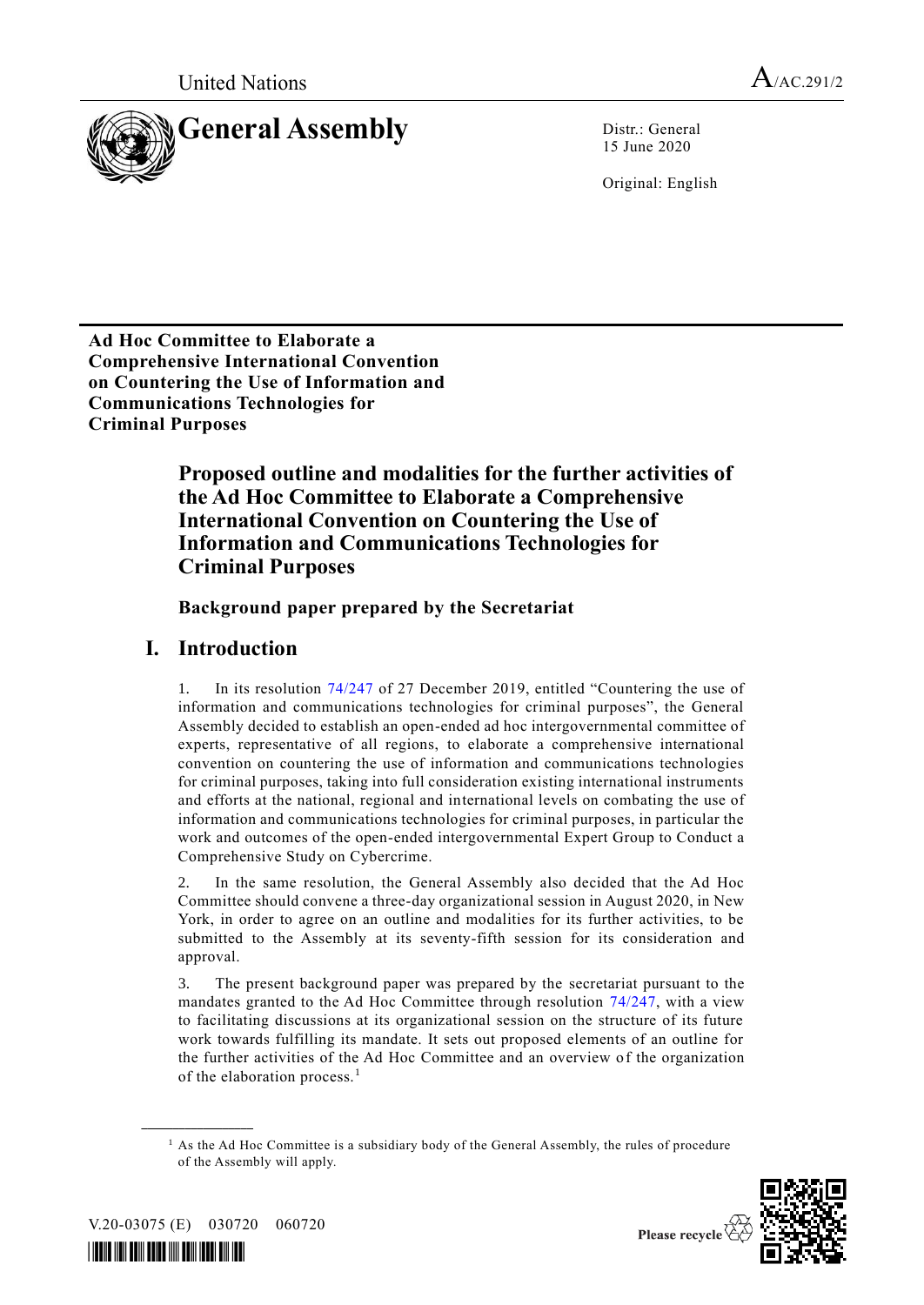4. In preparing the background paper, the secretariat took the following factors into account:

(a) Experience relating to the organization of the negotiation processes for the United Nations Convention against Transnational Organized Crime and the Protocols thereto,<sup>2</sup> and for the United Nations Convention against Corruption;<sup>3</sup>

The organization of the multi-year workplan of the open-ended intergovernmental Expert Group to Conduct a Comprehensive Study on Cy bercrime;

The availability of conference management resources in the coming years, which was also an important factor in proposing the structure of the further activities of the Ad Hoc Committee.

## **II. Proposed outline for the further activities of the Ad Hoc Committee**

5. In accordance with resolution [74/247,](https://undocs.org/en/A/RES/74/247) the Ad Hoc Committee is mandated to elaborate a comprehensive international convention on countering the use of information and communications technologies for criminal purposes. In order to fulfil its mandate, the Committee may consider holding eight sessions in Vienna, from August 2021 to the end of June 2024, to elaborate and approve the convention for submission, through a draft resolution, to the General Assembly for consideration and adoption at its seventy-ninth session, to be held in 2024.

6. Pursuant to resolution [74/247,](https://undocs.org/en/A/RES/74/247) during the negotiation process, the Ad Hoc Committee will take into full consideration existing international instruments and efforts at the national, regional and international levels on combating the use of information and communications technologies for criminal purposes, in particular the work and outcomes of the open-ended intergovernmental Expert Group to Conduct a Comprehensive Study on Cybercrime. For this purpose, the secretariat will prepare, if requested by the Committee, a background paper on existing international legal instruments, recommendations and other documents addressing the use of information and communications technologies for criminal purposes, with a view to facilitating the elaboration process.

## **III. Proposed modalities for the further activities of the Ad Hoc Committee**

7. The present section offers some proposed elements with regard to the structure of the further activities of the Ad Hoc Committee, including a workable and flexible indicative schedule for the sessions of the Committee, to be held in Vienna in 2021, 2022, 2023 and 2024.

**\_\_\_\_\_\_\_\_\_\_\_\_\_\_\_\_\_\_**

<sup>2</sup> The meeting documents of the Ad Hoc Committee on the Elaboration of a Convention against Transnational Organized Crime are available at

[www.unodc.org/unodc/en/treaties/CTOC/background/adhoc-committee.html.](http://www.unodc.org/unodc/en/treaties/CTOC/background/adhoc-committee.html)

<sup>&</sup>lt;sup>3</sup> The meeting documents of the Ad Hoc Committee on the Negotiation of a Convention against Corruption are available at [www.unodc.org/unodc/en/treaties/CAC/background/adhoc](http://www.unodc.org/unodc/en/treaties/CAC/background/adhoc-committee.html)[committee.html.](http://www.unodc.org/unodc/en/treaties/CAC/background/adhoc-committee.html)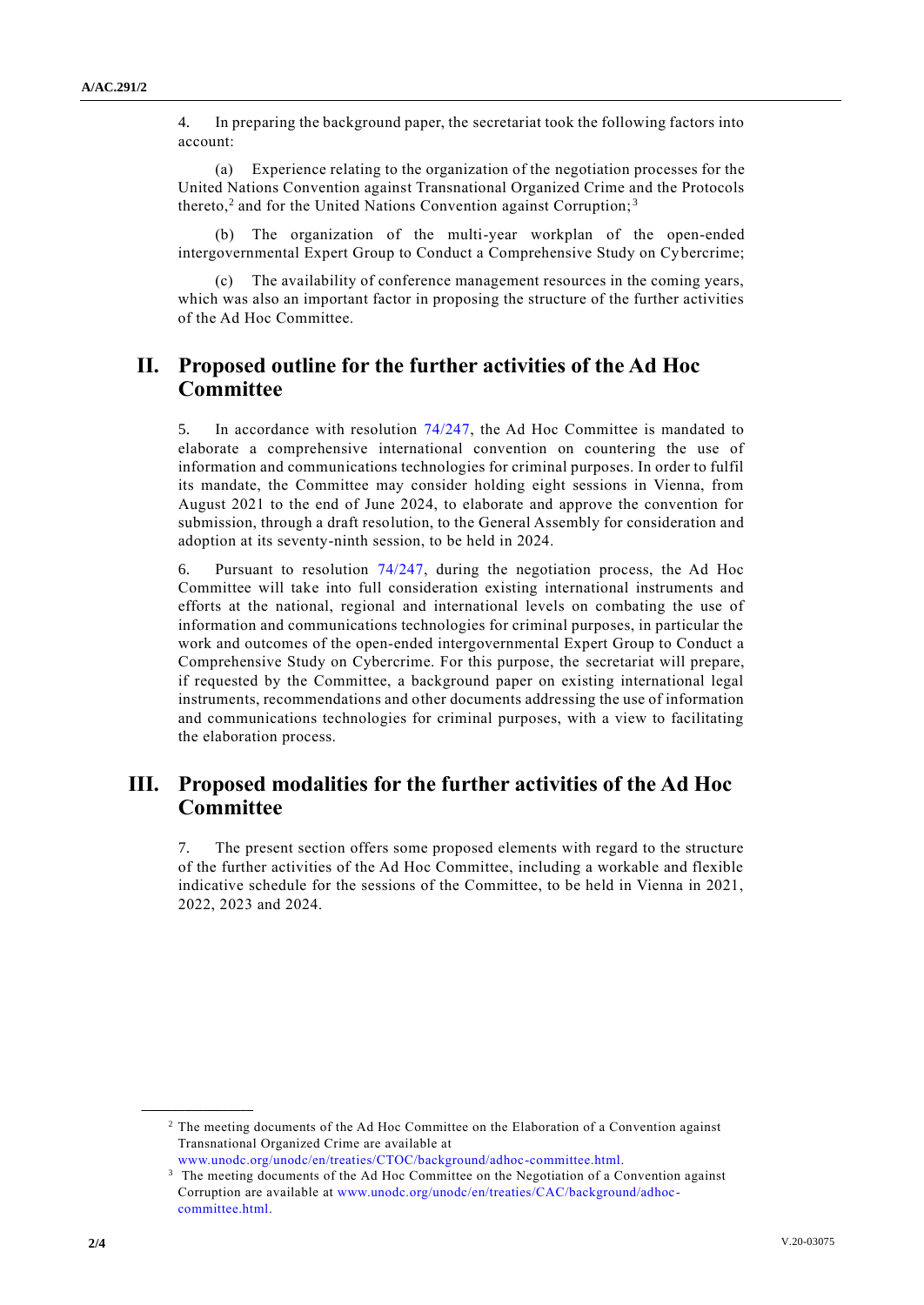8. The proposed tentative timetable for and tasks to be carried out at the sessions of the Ad Hoc Committee to be held in 2021, 2022, 2023 and 2024 are set out in the table below:<sup>4</sup>

| <b>Session</b>             | Dates                                               | Tasks                                                                                                                                                                                                                                                                                                                                                                      |
|----------------------------|-----------------------------------------------------|----------------------------------------------------------------------------------------------------------------------------------------------------------------------------------------------------------------------------------------------------------------------------------------------------------------------------------------------------------------------------|
| 2021                       |                                                     |                                                                                                                                                                                                                                                                                                                                                                            |
| First<br>session           | $2-13$ August                                       | Discuss and agree on matters pertaining to the outline<br>and structure of the convention                                                                                                                                                                                                                                                                                  |
| 2022                       |                                                     |                                                                                                                                                                                                                                                                                                                                                                            |
| Second<br>session          | One week, between<br>21 February and<br>4 March     | Discuss and agree on the text of the zero draft<br>convention on the basis of the proposals and<br>contributions submitted by Member States after the first<br>session of the Committee. The text will form the basis<br>for the further work that the Committee will undertake<br>at its subsequent sessions                                                              |
| Third<br>session           | 22 August-<br>2 September                           | Continue to elaborate in detail the text of the draft<br>convention as part of a gradual approach                                                                                                                                                                                                                                                                          |
| Fourth<br>session          | 12-23 December                                      | Continue to elaborate in detail the text of the draft<br>convention as part of a gradual approach                                                                                                                                                                                                                                                                          |
| 2023                       |                                                     |                                                                                                                                                                                                                                                                                                                                                                            |
| Fifth<br>session           | Two weeks in April <sup>*</sup>                     | Continue to elaborate in detail the text of the draft<br>convention as part of a gradual approach                                                                                                                                                                                                                                                                          |
| Sixth<br>session           | Two weeks from<br>late August to early<br>September | Continue to elaborate in detail the text of the draft<br>convention. At this stage, the Committee may consider<br>requesting all regional groups to appoint representatives<br>to form a group that will be tasked, at the seventh<br>session of the Committee, with ensuring the consistency<br>of the text in all the official languages of the United<br><b>Nations</b> |
| Seventh<br>session<br>2024 | Two weeks in<br>December                            | Continue to elaborate in detail the text of the draft<br>convention as part of a gradual approach                                                                                                                                                                                                                                                                          |
| Eighth<br>session          | Two weeks before<br>the end of June                 | Finalize and approve the draft text of the convention,<br>and discuss and approve a draft resolution, to which the<br>text of the draft convention will be annexed, for<br>consideration and adoption by the General Assembly at<br>its seventy-ninth session, in 2024                                                                                                     |

\* Due to working procedure, Conference Management Services of the United Nations Office at Vienna is not in a position to provide specific dates for the sessions in 2023 and 2024.Consultations on the tentative dates will be conducted by the secretariat, and Member States will be updated in due course.

9. If mandated by the Committee, the secretariat will prepare, for the first session of the Committee and on the basis of the proposals and contributions received from Member States, a consolidated background document containing the outline and structure of the convention. For the second session, the secretariat will consolidate a zero draft of the convention on the basis of the proposals and contributions made by Member States, to be considered and agreed on by the Committee for further elaboration. For each of the following sessions, the secretariat will prepare a revised text of the draft convention on the basis of the proposals and contributions submitted

**\_\_\_\_\_\_\_\_\_\_\_\_\_\_\_\_\_\_**

<sup>4</sup> The proposed tentative timetable was prepared on the basis of the advice of the Conference Management Service of the United Nations Office at Vienna regarding available meeting resources, the feasibility of holding the meetings and the intervals at which meetings are feasible in view of the requirements for preparing, editing and translating parliamentary documents.